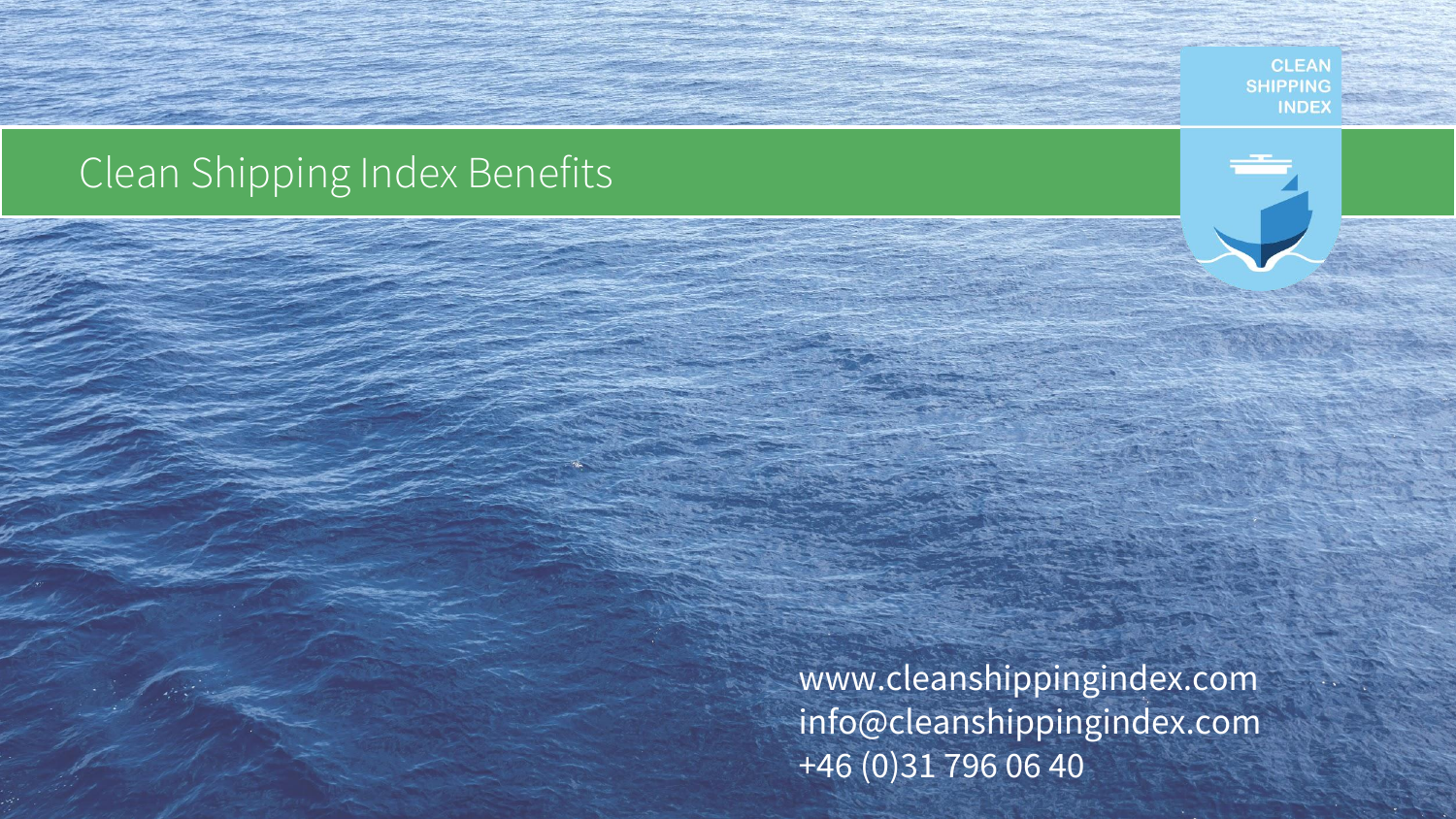# Benefits for vessels with certified CSI class



Differentiated port fees

- Ports using Clean Shipping Index as a tool for differentiating port fees are listed under FAQ on the website

Differentiated fairway dues in Sweden

- The price list from the Swedish Maritime Administration is available in regulation [2016:27](http://www.sjofartsverket.se/upload/SJOFS/SJ%C3%96FS%202017-27-ENG.PDF) at www.sjofartsverket.se

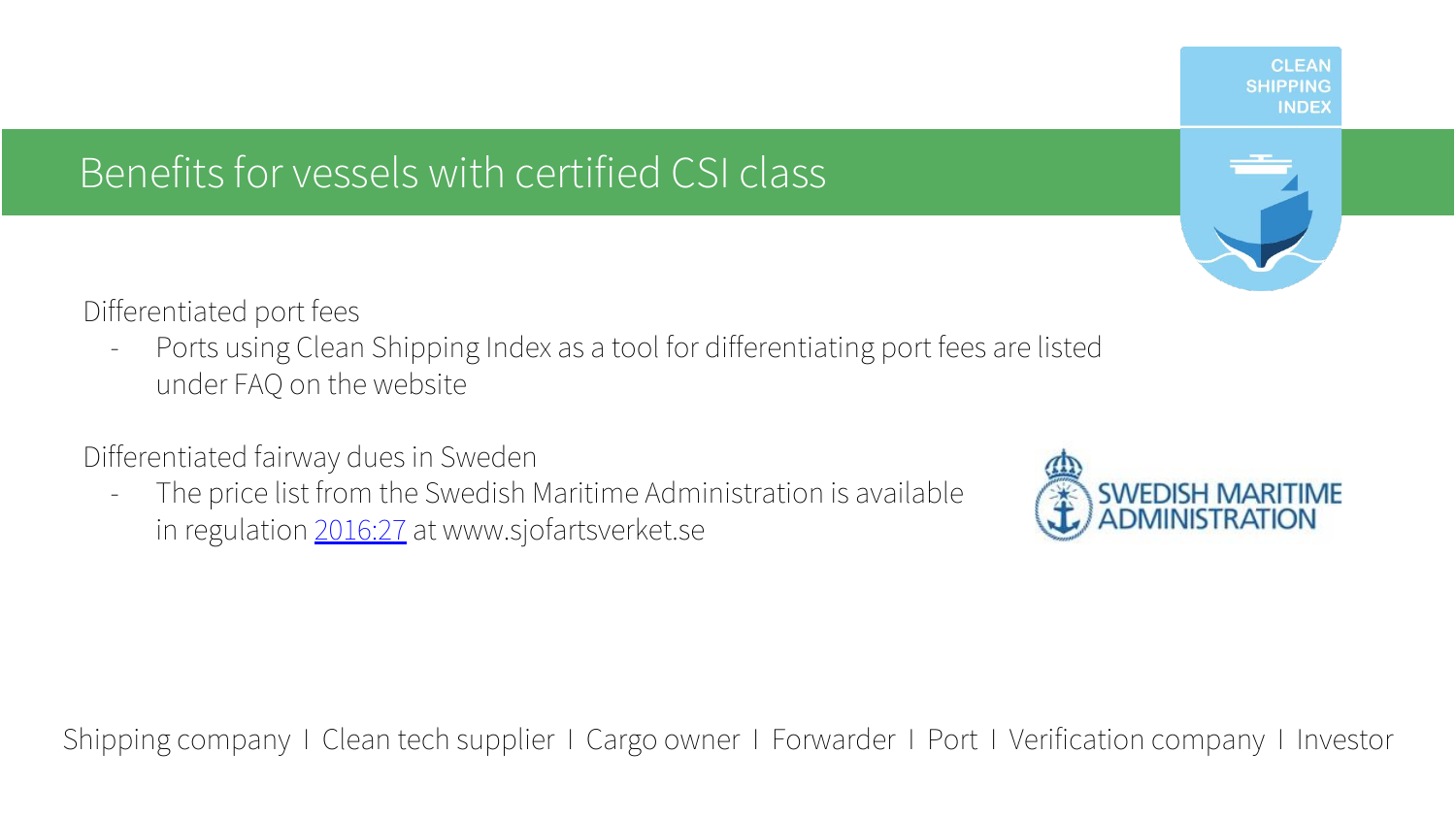# Membership benefits - All members

- Unlimited access and insight into the CSI database with 2400 vessels
- Support from Clean Shipping Index Management Team & Technical Committee
- Possibility to steer the development of the Clean Shipping Index organization
- Company logo listed on the website
- New members communicated through newsletter, Twitter & news post
- Receive communication package (ppt, logos & text about CSI for marketing)

Shipping company I Clean tech supplier I Cargo owner I Forwarder I Port I Verification company I Investor



**CLEAN SHIPPING INDEX**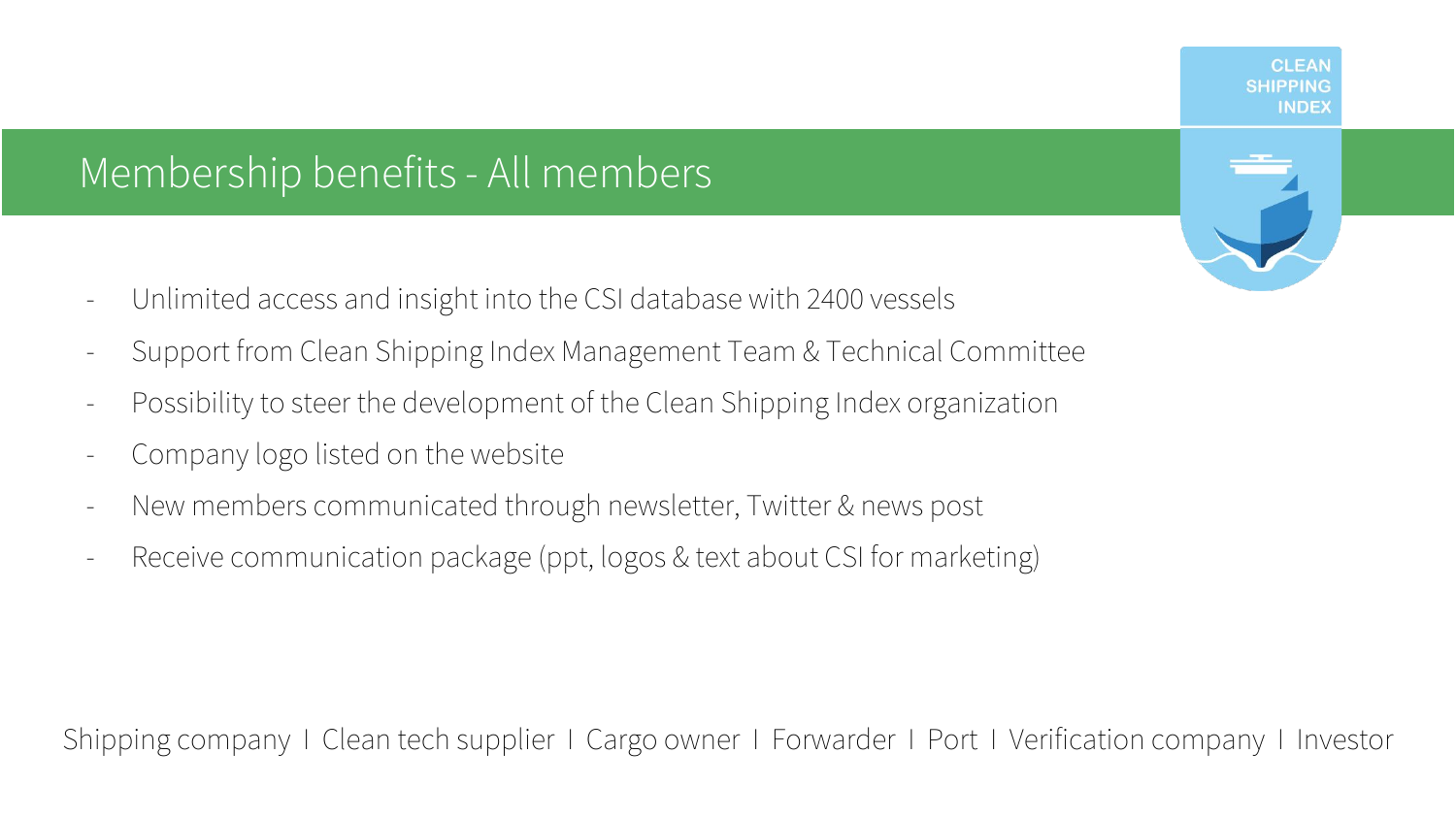

## Membership benefits - Shipping companies

- Issue 10 certificates per year without administrative fee (€500 per certificate)
- Suggestions on investments for achieving a higher CSI class
	- Identifying additional points in terms of "low hanging fruit"
- Knowledge about ports using CSI for differentiating port fees and how it works
- Potentially lower interest rate for newbuildings with CSI as a practical risk management tool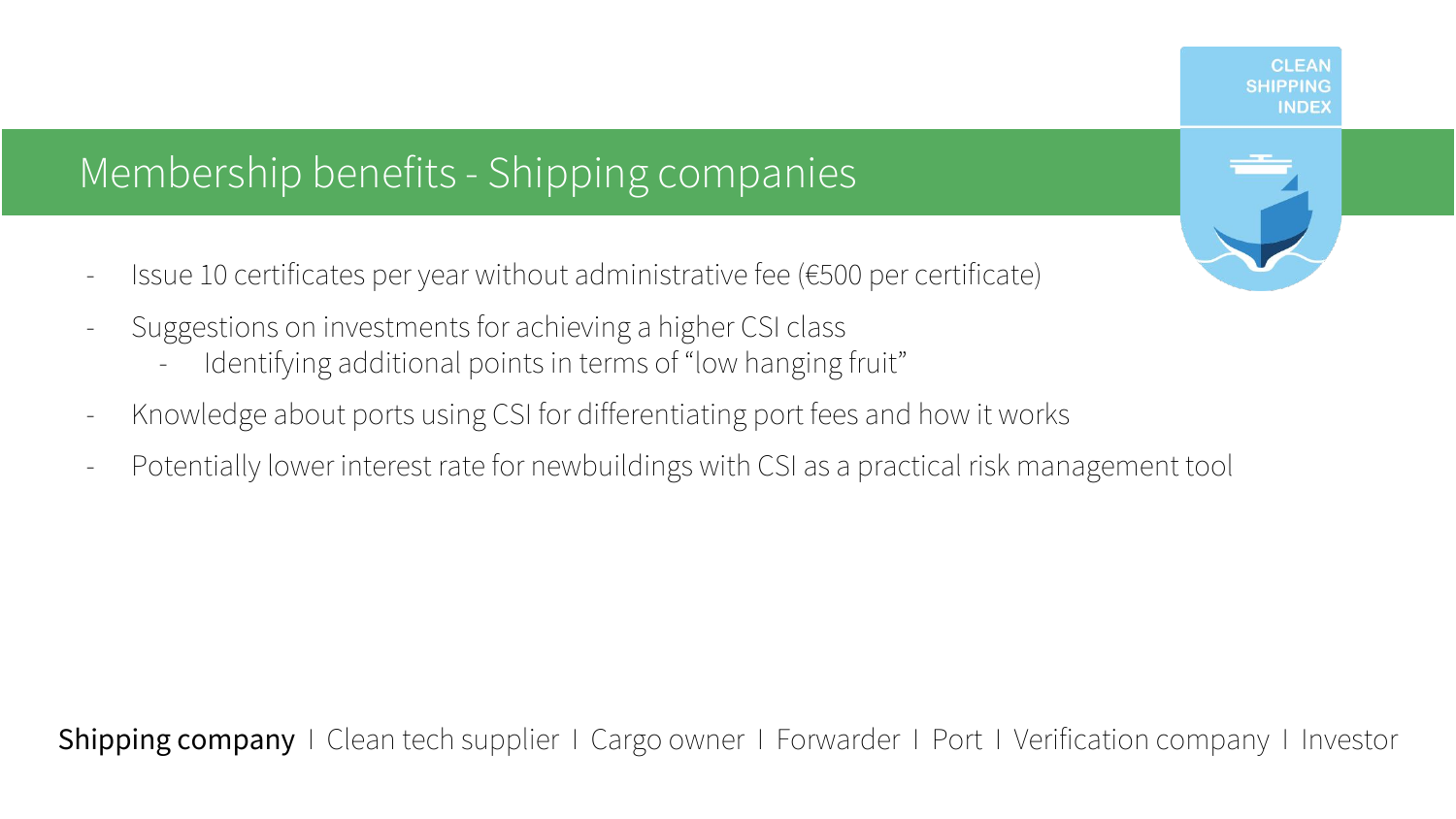

### Membership benefits - Clean tech suppliers

- Market your products & services to members within Clean Shipping Index
- Utilize the database for identifying shipowners with focus on environmental performance Pitch the CSI points gained with your product or services based on CSI methodology
- Use e.g. cargo owners for pushing shipowners to use your product or services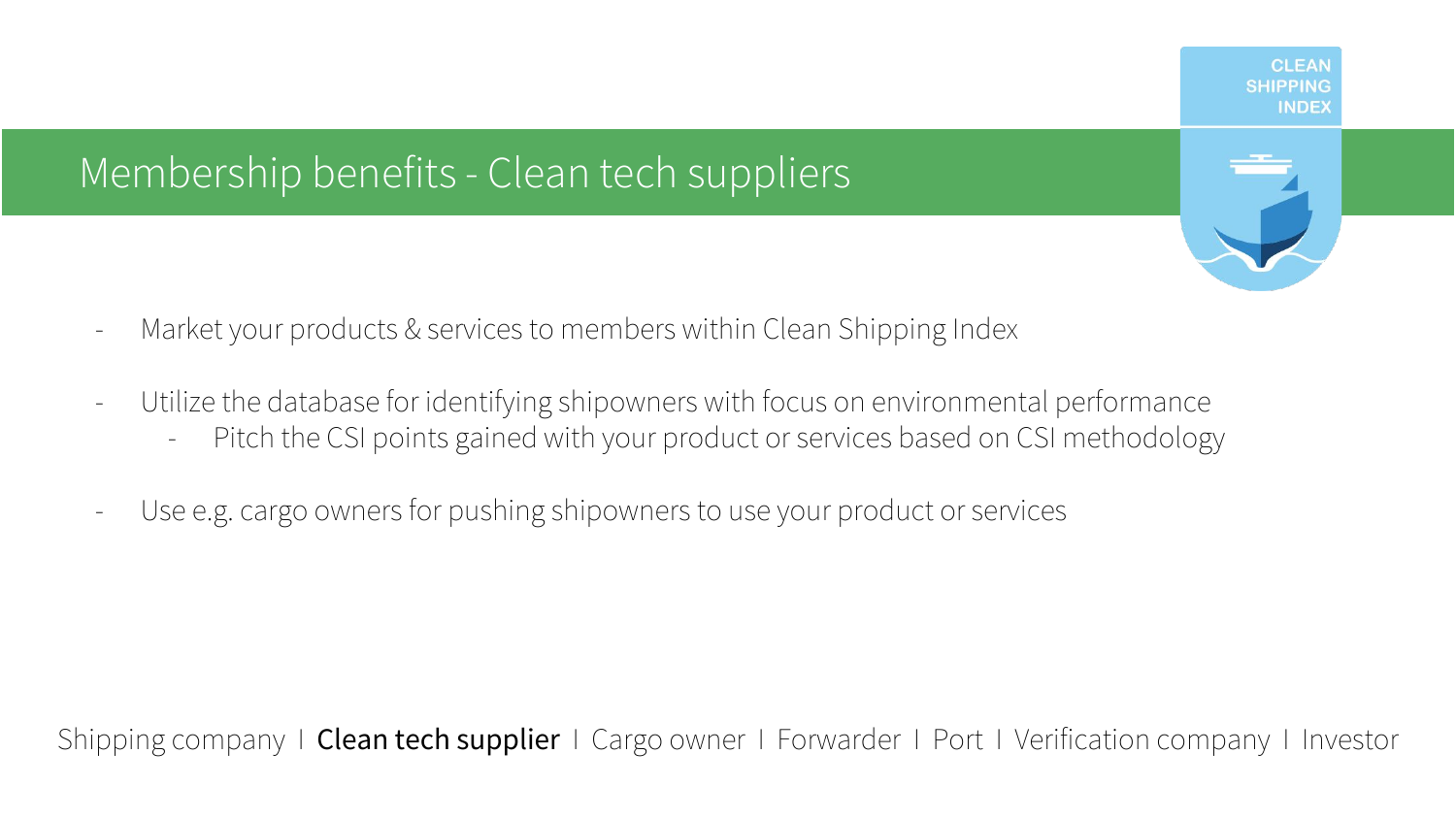### Membership benefits - Cargo owners

- Access to extensive data from the global shipping fleet
	- CSI gives you the information you need to clean up your supply chain
- Use the data for calculating environmental footprints to e.g. CSR reports
- CSI membership will help your company accomplish its CSR goals and lead the transition to sustainable business
- CSI enables combining care for the environment with sound and sustainable business decisions

Shipping company I Clean tech supplier  $\vert$  **Cargo owner** I Forwarder I Port I Verification company I Investor

**CLEAR SHIPPING INDEX**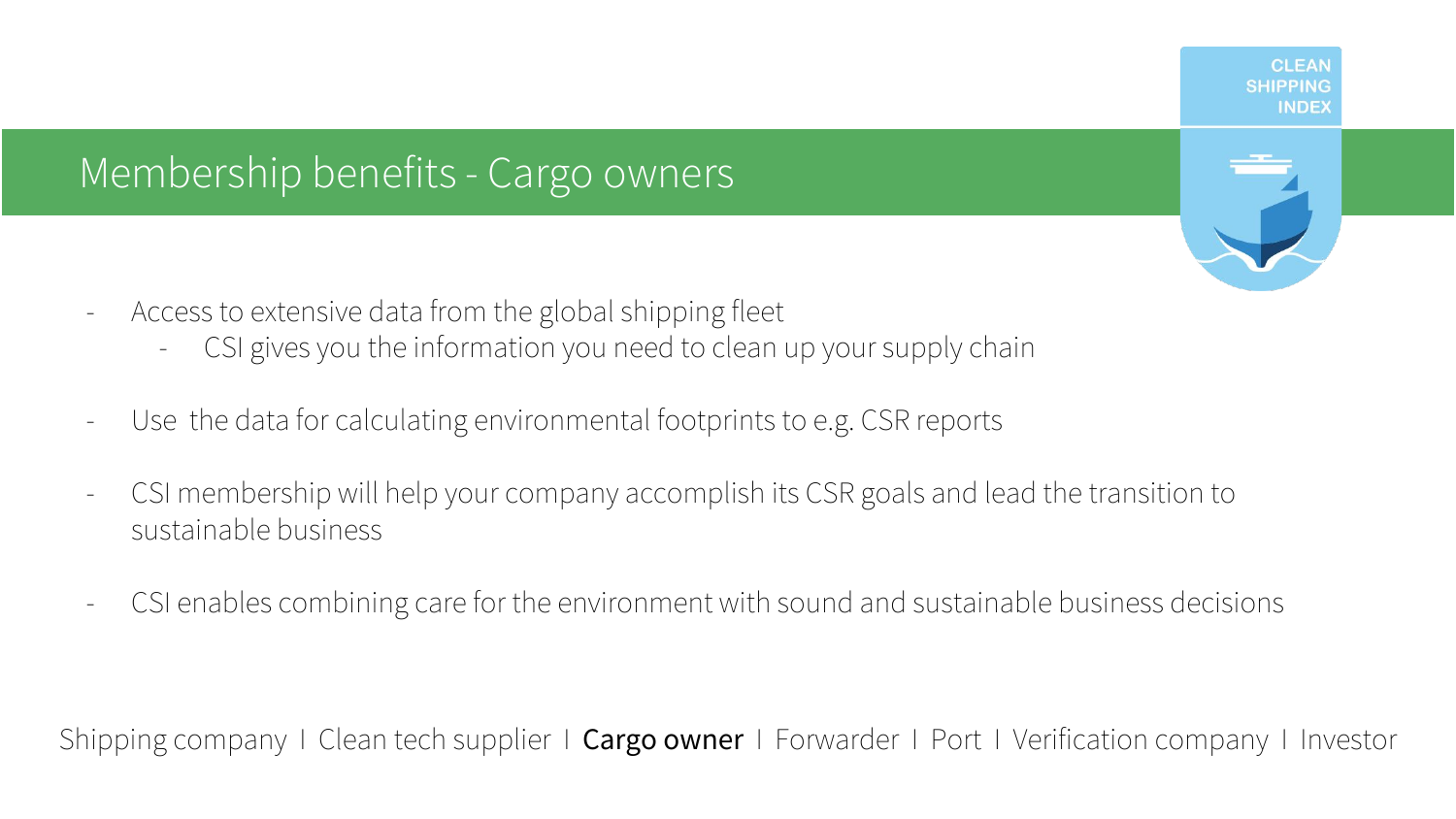#### **CLEAR SHIPPING INDEX**

### Membership benefits - Forwarders



- Use CSI as a practical tool for:
	- Providing environmentally friendly transports services to your customers
	- Evaluating environmental footprints
- Ships labelled as 'green' are better suited to carry products labelled as 'green'
- CSI enables combining care for the environment with sound and sustainable business decisions
- Work towards the improvement of the environmental performance of the global shipping fleet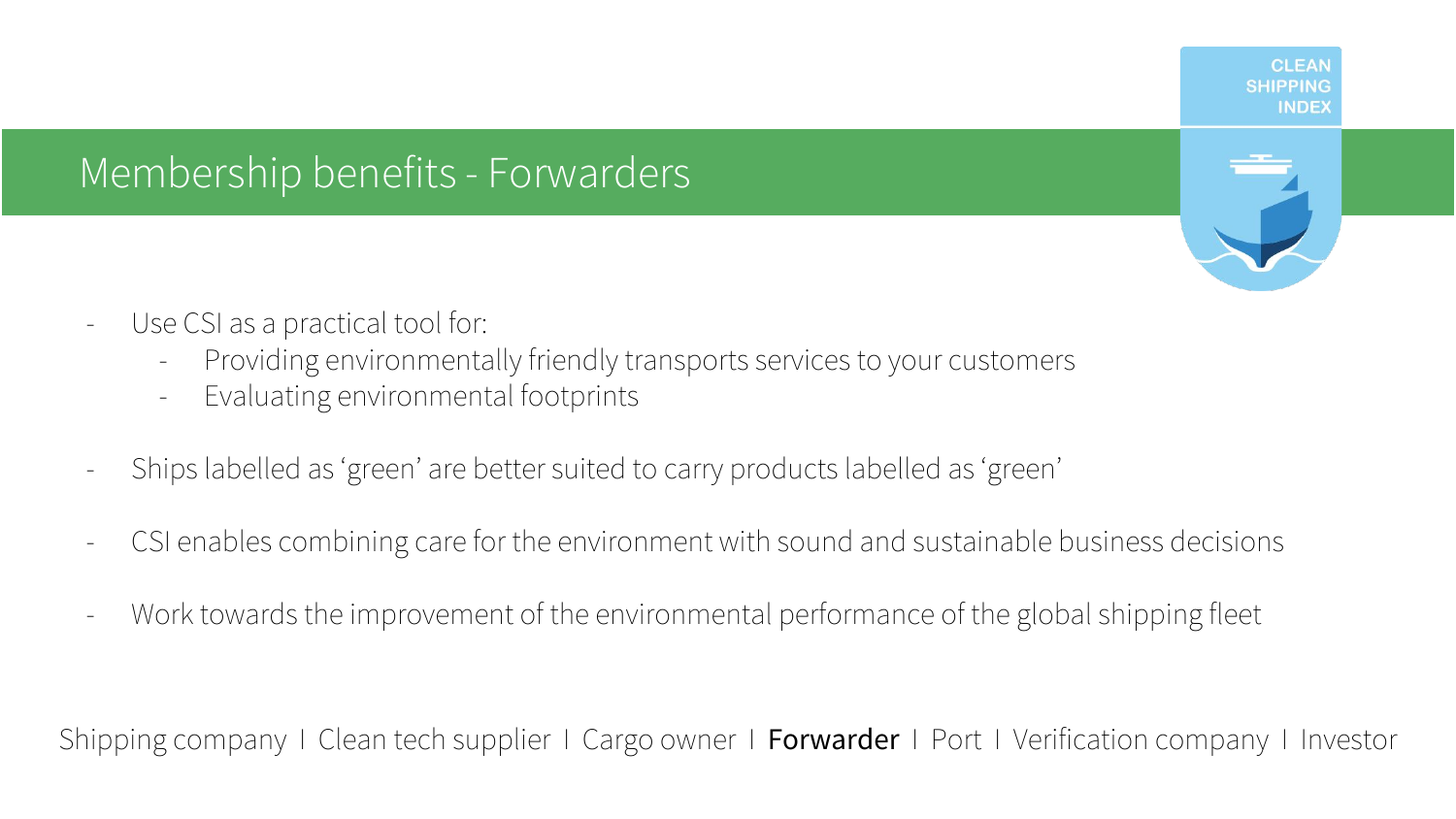### Membership benefits - Ports

- Use Clean Shipping Index as a practical tool for differentiating port fees
- Ease administration through establishing a "back-end connection" with the CSI database
- Choose how to value points in the different emission categories, e.g. giving discount to vessels with onshore power supply or non-toxic antifouling

**CLEAN SHIPPING INDEX**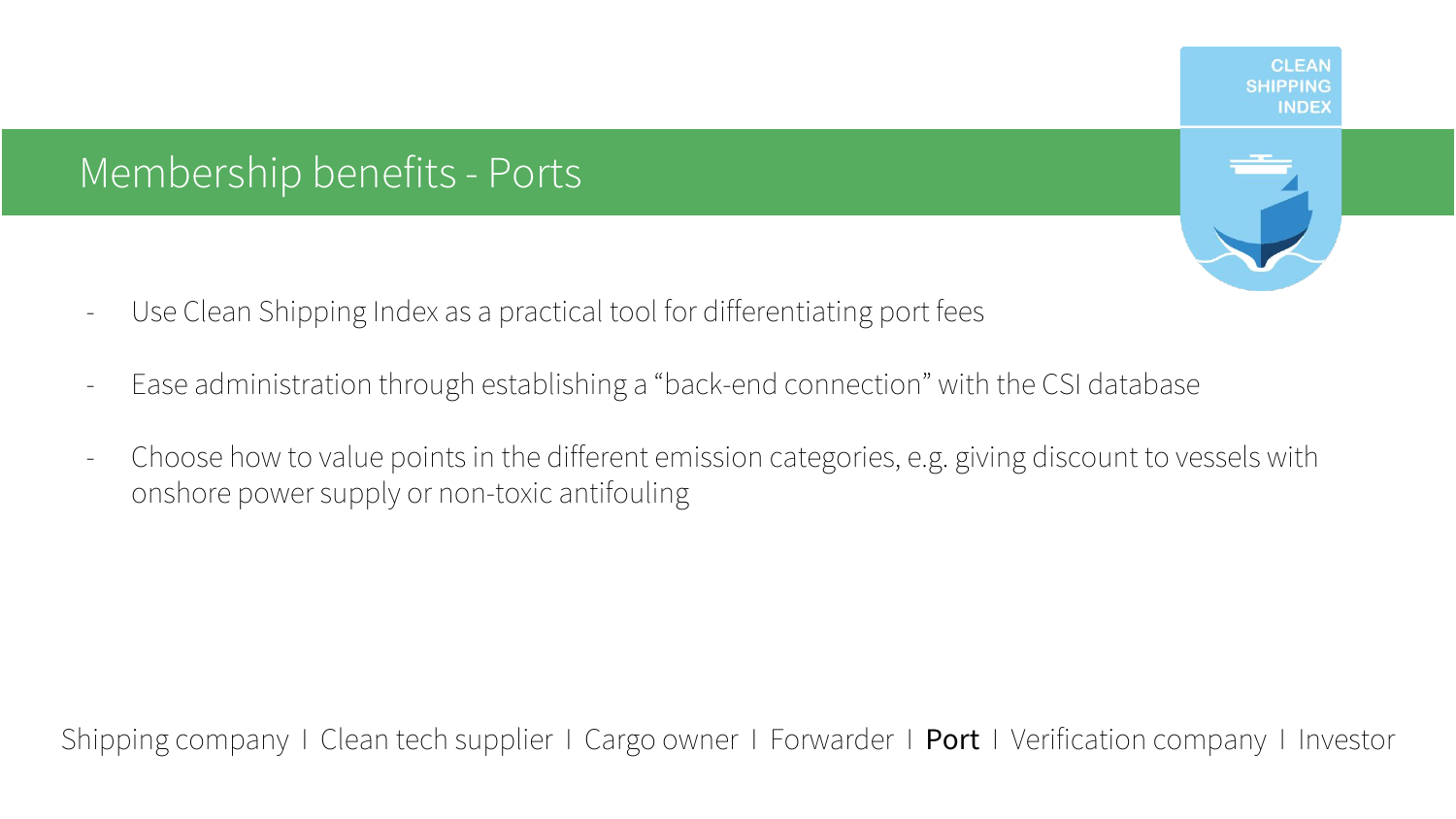**CLEAN SHIPPING INDEX** 

## Membership benefits - Verification companies

- Market your services to all members of Clean Shipping Index
- Get access to contact information of shipping companies in the Clean Shipping Index database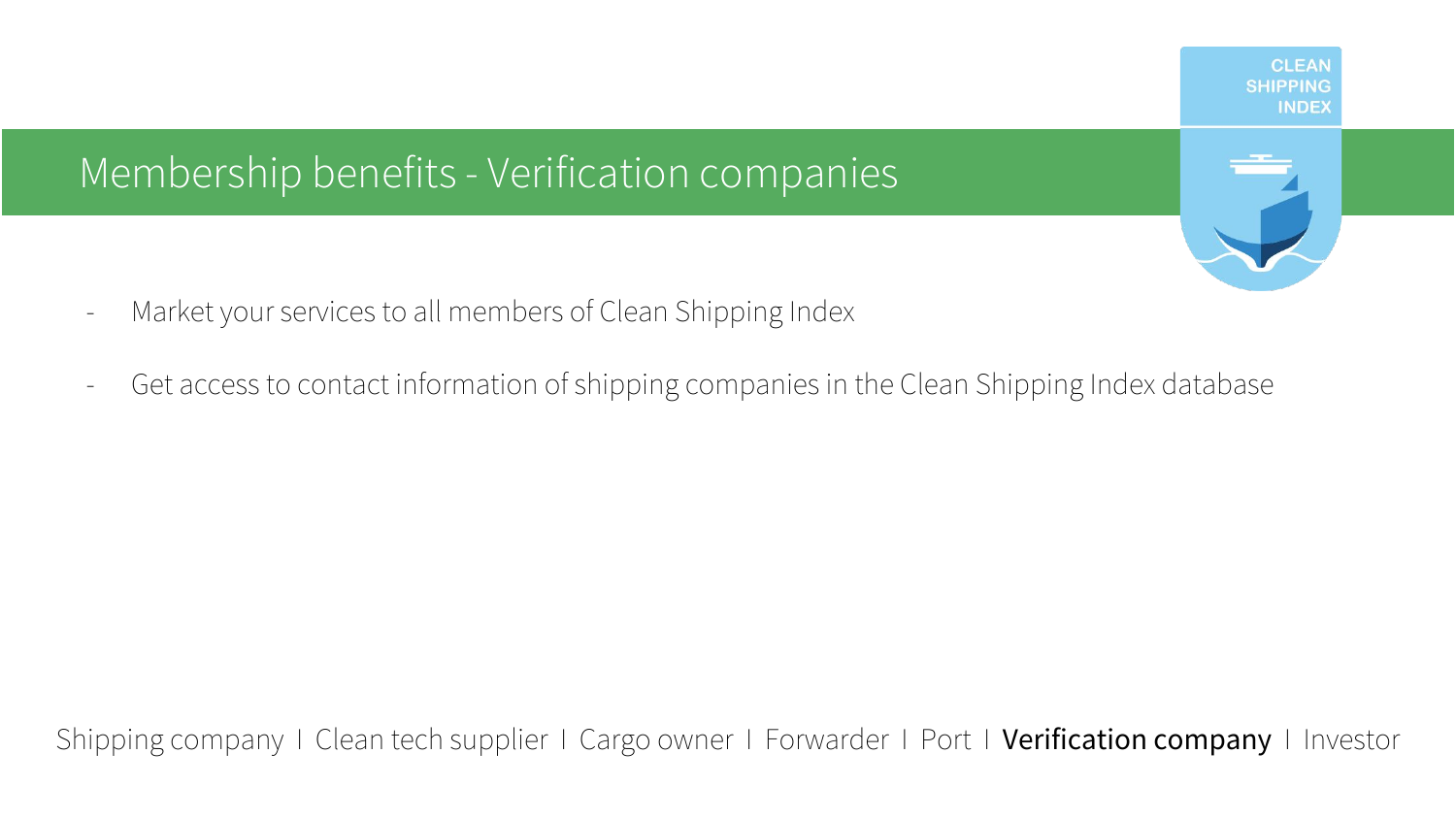### Membership benefits - Investors

- Use Clean Shipping Index as a practical tool for financial risk management when
	- Investing in newbuilding
	- Evaluating current portfolio of ship investments
- Implement any sustainable loan policy with CSI as a practical tool
- Use CSI labeled sustainable investments for marketing